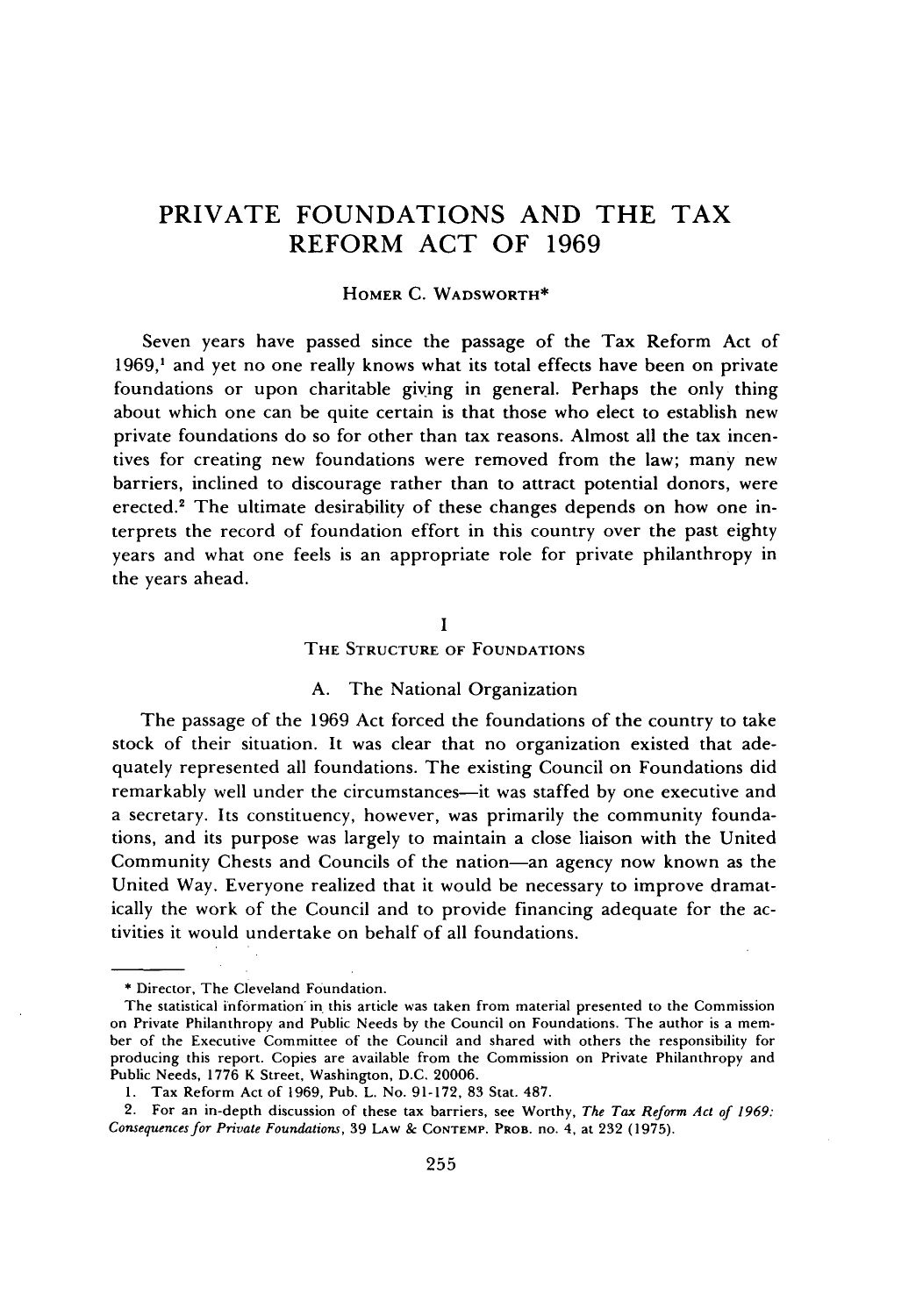The Council on Foundations now consists of a membership of 715 foundations from all sections of the country, representing about 70 per cent of the total assets of all foundations in the country. It has a strong and able staff; it publishes *Foundation News,* the leading magazine in the field; it maintains professional counsel in Washington; and it provides a much needed service to the many state and regional groupings of foundations that have developed in recent years. The annual meetings of the Council bring together the top leadership of foundations in the country, both at board and staff levels, and provide a forum for the exchange of ideas between foundation people and the major national leaders in the fields that normally attract most foundation support: education, the social services, health, and the arts.

A parallel development of great importance has been the strengthening of the work of the Foundation Center-a national library devoted to the publication of information about foundation activities and publisher of the main source of information about foundations, *The Foundation Directory.* The Center is professional in all respects, from the nature of its staff to the adoption of the most sophisticated techniques now available for managing information and making it readily available to those interested in obtaining access to such material. A monumental effort has been made to establish forty-eight branches of the Foundation Center and to interconnect these operations with the national offices in New York, operated from quarters adjoining the National Headquarters of the Council on Foundations.

This, then, is one of the major consequences of the Tax Reform Act of 1969: the foundation enterprises of the country now have the means to establish and promote good standards for governing how foundations operate; they have a forum for the exchange of views; they have sound sources of information and publications to make this information available to all; they have points of access to information that make it possible for people in the most remote locations in the country to gain the information needed to bring to foundation attention their interests in the sponsorship of a particular program. The organization of the foundations of the country into a strong national body broadly representative of all parts of the country makes it possible to repudiate the claim that such agencies are simply the pawns of the "Eastern Establishment."

### B. The Secondary Organizations

Just as it was necessary to strengthen the representation of foundations at the national level and to improve the gathering and dissemination of information about foundations, so have important developments taken place at local and regional centers. Strong regional groupings now function in the Southwest, in the "Deep" South, and in New England. State conference operations, notably in Michigan and Minnesota, are relatively new, strong, and important.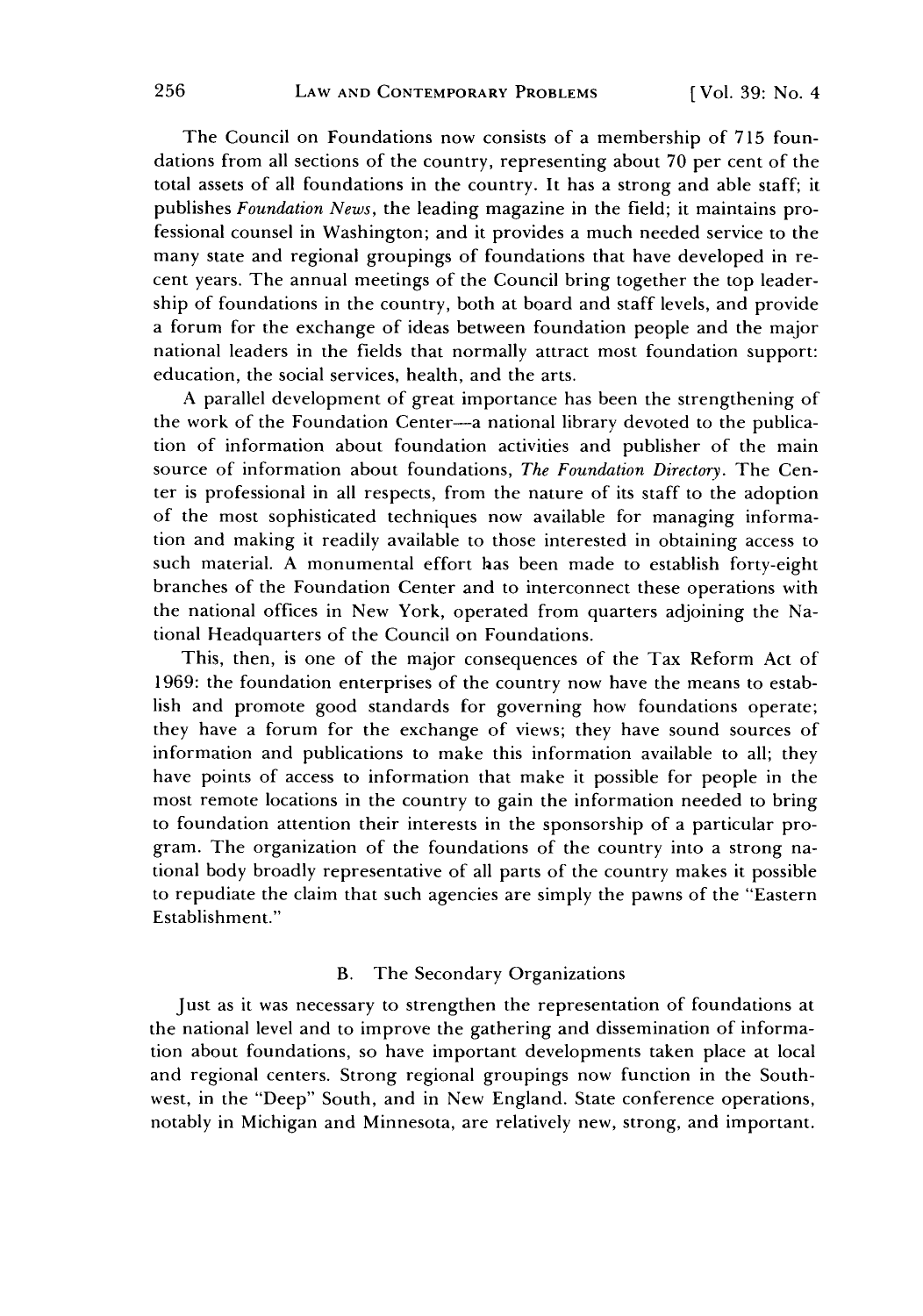Similar developments have occurred in several of the metropolitan city areas, among them Boston, Cleveland, Chicago, Los Angeles, New York, and San Francisco.

Kansas City has long been the forerunner in its organization of a federation of private foundations to share overhead expenses and to undertake programs that are only possible if several foundations join in the required financing. The principle of the Kansas City operation has spread to many other communities in the country and seems likely to be adopted in still other places in view of the assurance that through this arrangement staff services can be provided for trusts and foundations that find it otherwise difficult to meet the requirements of the 1969 Act.<sup>3</sup>

Only rarely did private foundations join together, prior to 1969, to undertake ventures best developed as joint efforts: such programs are fairly common now. The Act does not proscribe joint action in any way. The logic of such activity, taking into account the need to use the limited resources of foundations with an eye toward the strategy of multiplying money and effort in new fields of endeavor or along new lines indicated by growing bodies of knowledge, gives added support to such ventures. It is also apparent that cooperative endeavor between national and regional foundations enhances the prospect for success in many activities-national foundations usually having superior resources and local groups having a more intimate knowledge of the people and conditions than any national organization could possibly develop.

# C. The Community Foundations

Perhaps the most salient beneficiaries of the 1969 Act have been the community foundations. These agencies, now numbering 250 in the nation, are viewed by law as public charities in view of the manner in which they are organized and the public process used in selecting trustees-a majority of whom have no fiduciary responsibility for the funds administered. Moreover, the community foundations pay no excise tax; they file a single tax return for all of their member funds-in some cases running into the hundreds; and, they qualify their donors for the maximum contribution deduction.

The community foundations are growing rapidly, in part because of the dissolution of small private trusts and foundations as an alternative to meeting the complex requirements of the 1969 Act. The total assets of all community foundations in the country now exceed one billion dollars. Three of the leading ones-Cleveland, Chicago, and New York-each have holdings in excess of one hundred million dollars. Some twenty community foundations have assets in excess of twenty million dollars each.

<sup>3.</sup> *Id.*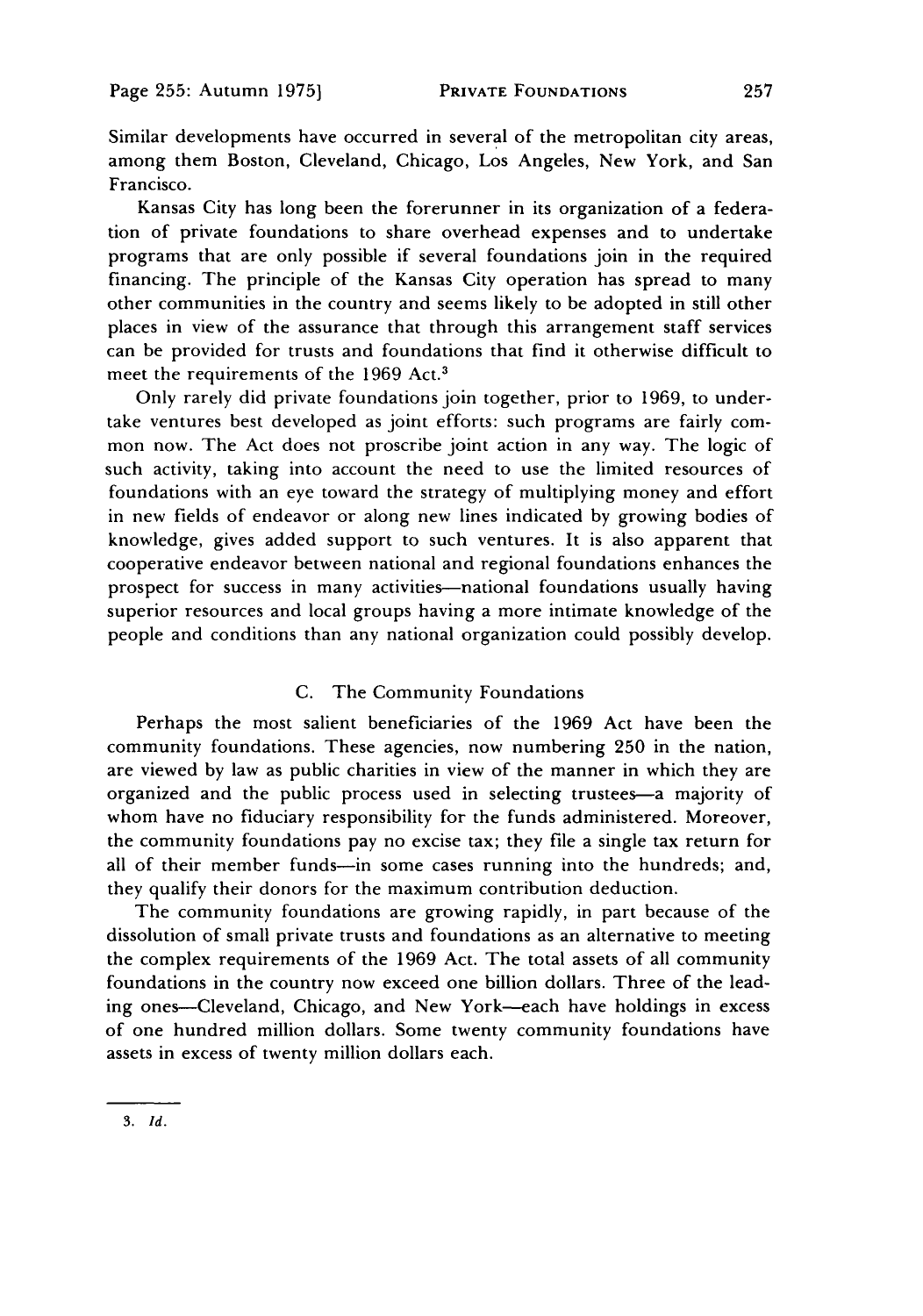The assets of community foundations grew by 30 per cent in 1972 and by another 10 per cent in, 1973. A survey carried out by the Council on Foundations for the period 1968-72 indicated that 46 per cent of the forty million dollars received by sixty foundations for this period came from the liquidation of private foundations. A second study of twenty community foundations from 1970 through 1971 indicated that sixty million dollars in new assets were added to community foundations during this period as a result of the dissolution of private foundations. Most observers believe that this trend will continue and that new community foundations will be established-some of them on a state-wide basis, along the lines of developments in New Hampshire and Oregon in recent years.

### II

# FOUNDATION **RESOURCES**

One consequence of the reporting requirement of the Tax Reform Act of 1969 is that it is now possible to get a reasonable picture of foundation assets and the level of their annual spending. The Foundation Center estimated at the end of Calendar Year **1973** that total foundation assets in the nation were approximately \$31.5 billion and total giving of all foundations in that year was \$2.36 billion or 9.6 per cent of total private giving. These figures suggest the rather modest contribution provided **by** foundation grants-less than 10 per cent of all private giving, less than a fraction of one per cent of the annual appropriations of the federal government for health and welfare services alone.

A closer look at foundations in the United States indicates that there are between 28,000 and 30,000 nonoperating foundations in the country that make annual grants for research and program services of various kinds. The figures are still a bit confusing, however, until we delve even closer and discover that the overwhelming number of foundations-a figure estimated at between 26,500 and 28,500-have assets of less than one million dollars. Moreover, according to the Foundation Center Databank for Fiscal Year 1971, the average assets of foundations with property valued at less than one million dollars were \$114,152 and the total assets of all of these foundations were considerably less than the assets of the Ford Foundation. This means that a large part of the foundation wealth of the country is held **by** 2,370 grant-making foundations with assets of over one million dollars. As of 1971 only **180** foundations in the country had assets in excess of twenty-five million dollars.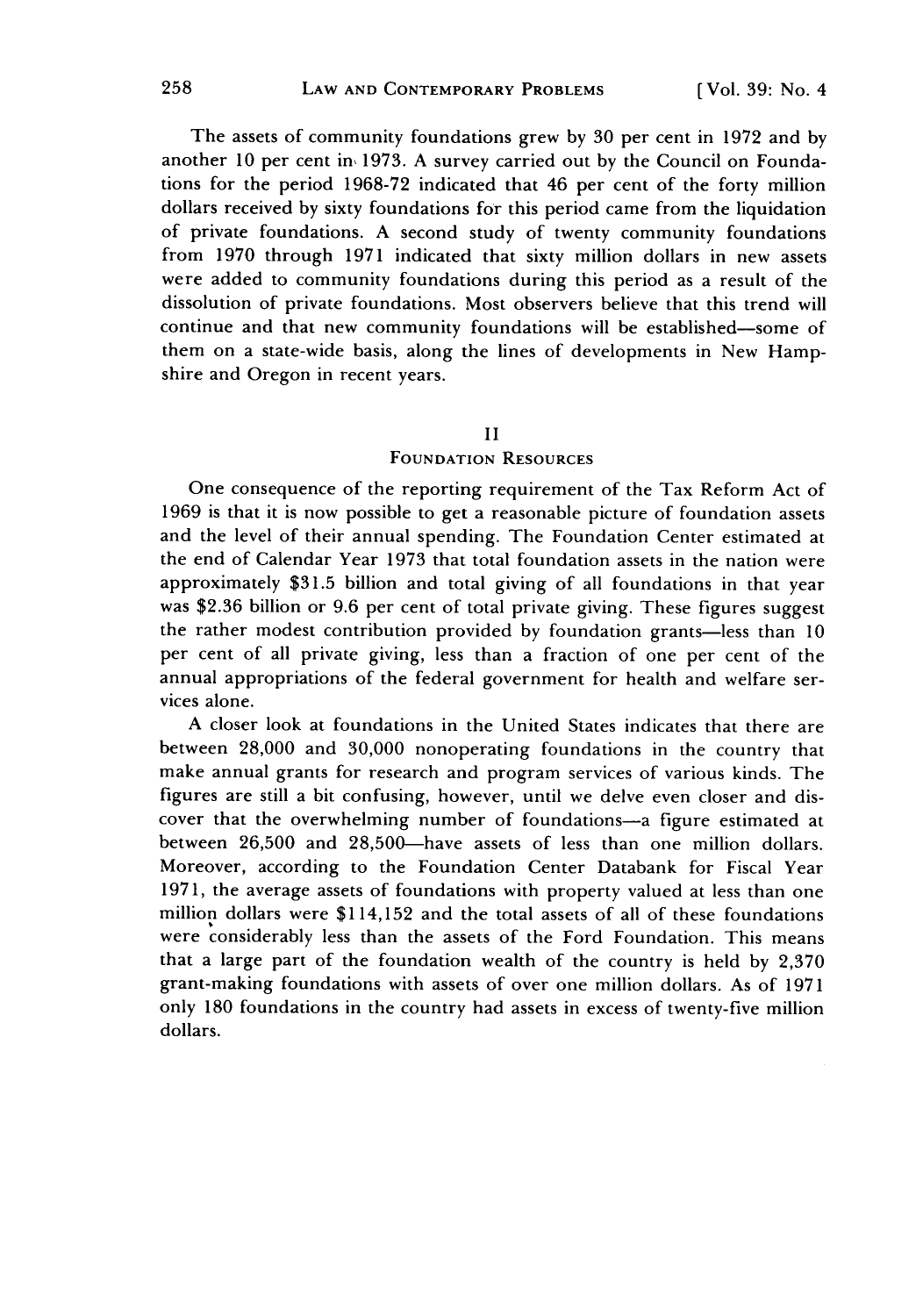### 259

### **III**

# THE **CHALLENGES**

# A. Public Relations

It may be well to note that the foundations will always have a public relations problem of some magnitude, one that is not easily resolved. Foundations supply marginal amounts of money at best; the main lines of support for various kinds of services must be from either government or from organized private giving on an annual basis-or, usually, a combination of both. Foundations operate best when they work at the "growing" edge of knowledge, when they uncover and support talent interested in finding new ways of dealing with old problems, when they experiment in the grants they make and the people they support. The foundation that must deny ninety requests for every one that is accepted-and this is a reality for most foundations-has severe limits on its ability to "win friends and influence people" even under ideal circumstances.

### B. Is the Tax Burden Necessary?

The Tax Reform Act of 1969 imposed a four per cent excise tax on the investment income of foundations. In tax year 1974 this levy yielded \$76,617,000.<sup>4</sup> This amount is far in excess of the money required to audit foundations operations-indeed, it is about four times as much as is required to finance surveillance of all tax-exempt organizations in the nation. The Internal Revenue Service expended \$2.1 million to audit foundations in 1969, \$12.3 million in 1973. The total cost for all exempt organizations was \$7.5 million in 1969, \$18.6 million in 1973.

Quite clearly, then, the current tax on foundation income is for the purpose of producing revenue rather than to offset the cost of auditing foundation operations. As such, it simply removes money that would otherwise support charitable services into Treasury coffers. Since it is also a tax on income, it acts as a disincentive for income production on the one hand and severely penalizes those who are forced to sell securities either to meet the pay-out requirement of the Act or to meet the divestiture requirements. One of the leading executives of a major foundation recently provided an insight into how this works:

Much more money comes in than is needed for the audit function (and Treasury agrees that this is so), then charity suffers. Part of the excess which comes in is based on application of the tax to realized capital gains. In 1972, for example, we had a major secondary offering of stock, both for diversification and increased income purposes (we have never had an excess business holdings problem). The capital gain was about \$125 million and the 4% tax

*<sup>4.</sup> Id.* at 247.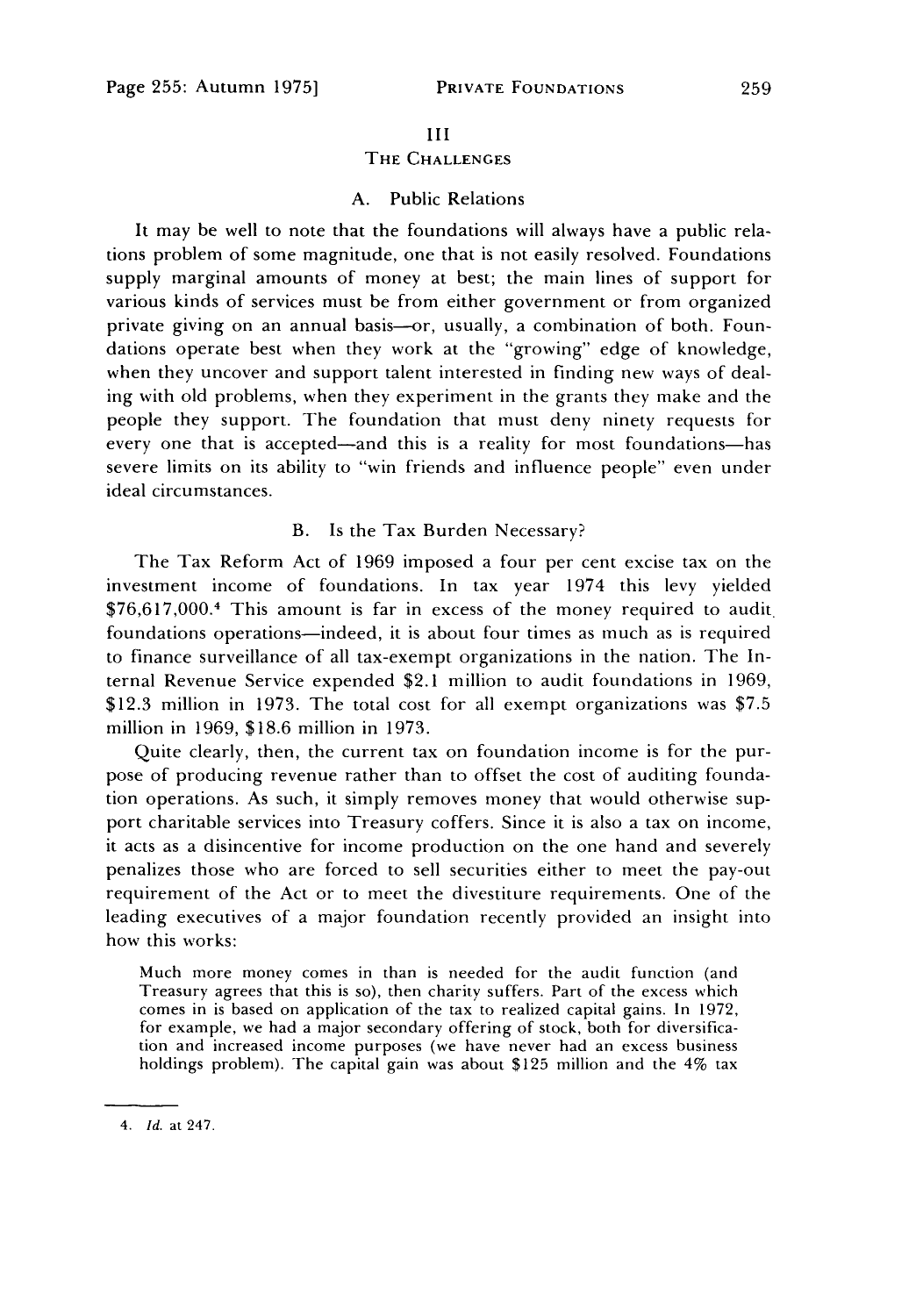on the capital gains portion alone was in excess of \$5 million. The income or required distributions on this amount (which had to be paid out of principal) is obviously gone forever from the charitable sector.

Attention is being focused on this matter in many quarters, including in the Treasury Department. It is to be hoped that the tax will either be reduced (to, e.g., two per cent) or a new principle, that of taxing on the basis of assets rather than income, will be adopted.

### C. The Pay-Out Requirement

The Act imposed a minimum pay-out requirement on private foundations that will reach six per cent for tax year 1975. It requires that foundations pay out either their entire current investment yield or a fixed minimum investment return (MIR) whichever is higher. Furthermore, the Secretary of the Treasury has the power to modify the MIR on the basis of current interest rates and investment yields in relation to market conditions.<sup>5</sup> It is not surprising that this requirement has led to an appreciable increase in the level of foundation giving since 1969. Whether the requirement of a six per cent payout is reasonable taking into account yields from stock investment-including low as well as high profit periods-is a matter of some concern. The problem of determining the value of investment assets for which market prices are not readily available has been problematic for many foundations.

### D. Grant Restrictions

The law now requires that grants made to other than public charities must be administered in such a manner that the granting agency assumes responsibility for program development as well as accounting by the grantee. The result has been about what anyone might expect: foundations have sharply reduced grants to other than public charities.<sup>6</sup> Any curb on venturesome grant-making would appear to divert foundations from their unique role in American society. For if grants are to be given exclusively to public charities, why not limit private giving to such agencies? There are many difficult questions for which we have poor answers in this area, although the law as it is written does not seem to be as restrictive as some of the interpretations given it-mainly by those opposed to innovative effort. The Council on Foundations advocates that a ceiling of five thousand dollars be set below which grants would be exempt from the expenditure responsibility requirements of the Act.

**<sup>5.</sup>** *Id.* at 238.

*<sup>6.</sup> Id.* at 245.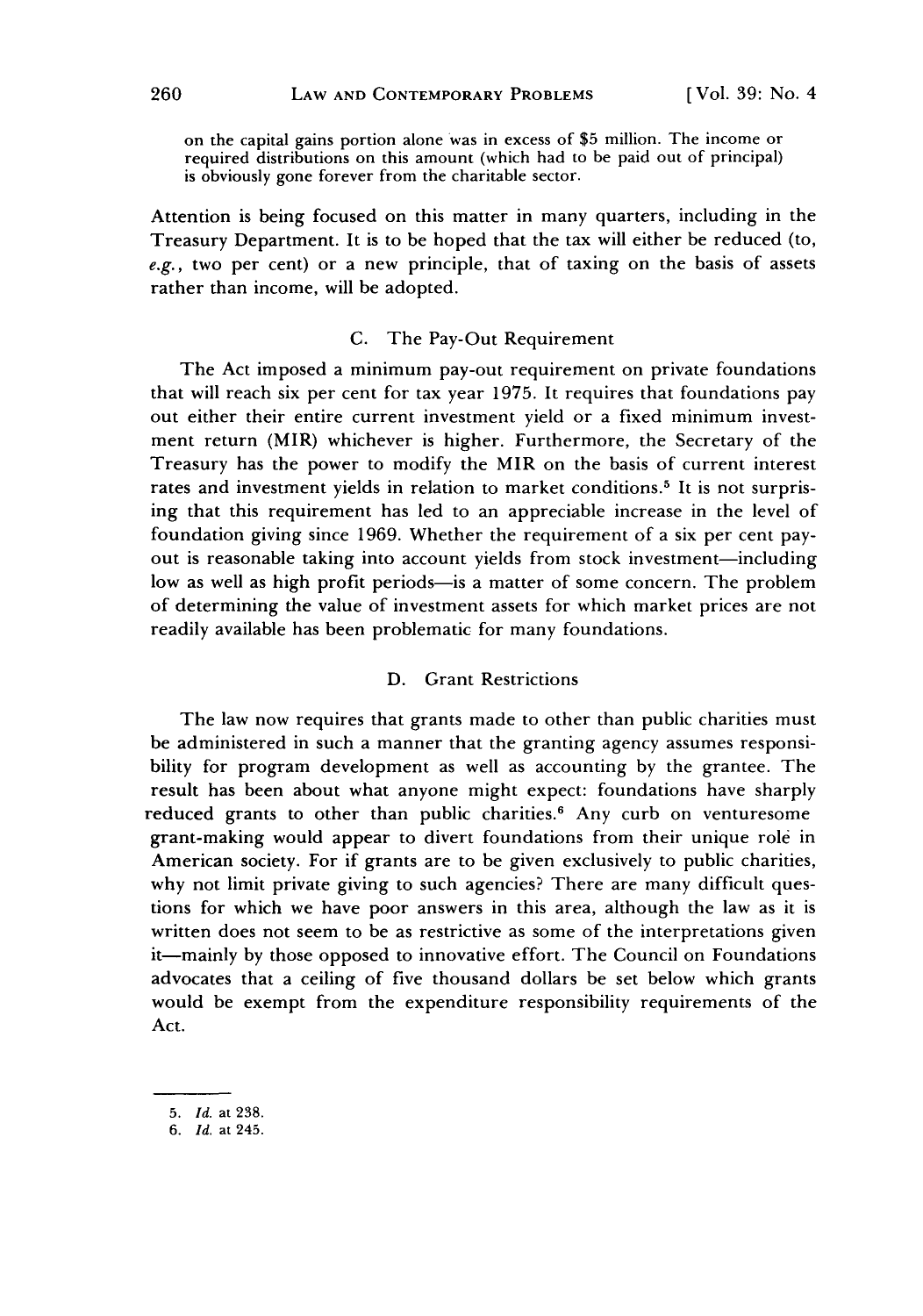Page 255: Autumn 1975]

## E. Restrictions Against Lobbying

Surprisingly, the restrictions in the 1969 Act against lobbying of any kind have been accepted with little question by private foundations, even though the restrictions go far beyond those applicable to public charities or to business and industry. Few foundations have ever attempted to influence legislation directly or to take a direct hand in partisan activity of any kind. The few cases that did excite Congressional interest in 1969 were enough to inspire this section of the Act, but they were hardly typical of the normal foundation approach to public questions. There will remain, however, a considerable gray area in which common sense and good judgment on all sides will be required. While the law clearly permits the support of studies that are undertaken to enlighten the public on matters of public interest, it is also apparent that most legislative proposals are preceded by some sort of study of the questions involved and by a marshalling of a case supporting such action.

# F. Compliance and Enforcement

The 1969 Act provides stiff penalties for failure to comply with the law, and IRS apparently intends to enforce these provisions as evidenced by the fact that expenditures for auditing foundations have increased eight-fold since 1969. It is generally understood that the intention is to audit each private foundation every five years, and a select group of such foundations every second year. According to the recent study published by the Council on Foundations, the violations uncovered by this expanded auditing program have been minimal. The IRS has revealed that penalties assessed for the period 1970 through the first month of 1974 totalled \$469,000, distributed as follows: self-dealing, \$220,000; failure to distribute income, \$131,000; excess business holdings, \$91,000; investments jeopardizing charitable purposes, \$18,000; and taxable, \$9,000.7

### IV

### **CONCLUSION**

What conclusions can reasonably be drawn about the effects of the Tax Reform Act on the private foundations of this country seven years after its passage in 1969? The returns are a bit mixed, as tends to be the case with any new piece of legislation-some being very much to the good and others of doubtful benefit to anyone.

The private foundations have undergone several organizational developments in recent years which, among other things, provide assurance that the case for foundations in particular, and for private philanthropy in general,

*<sup>7.</sup> Id.* at 250.